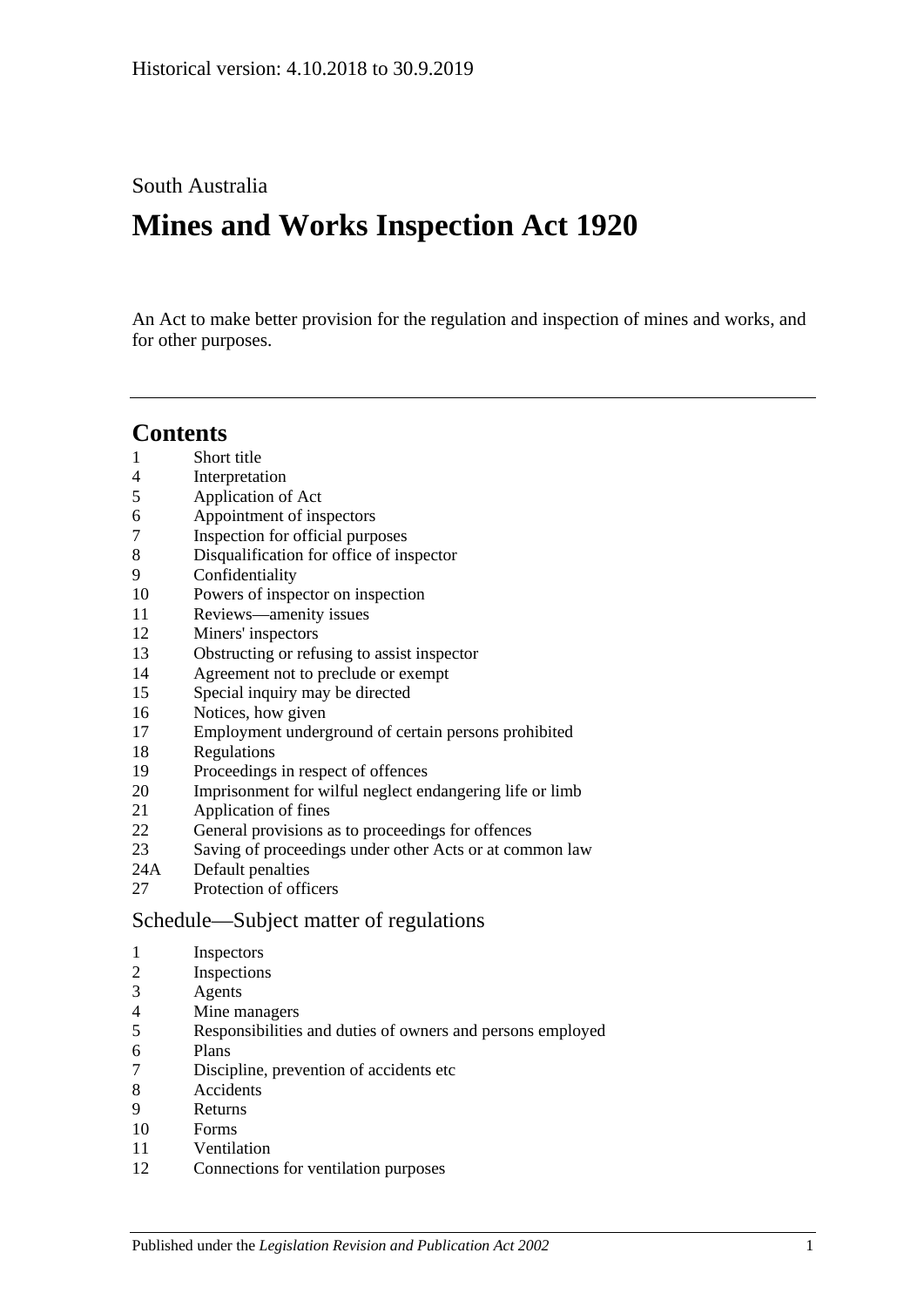| 13                  | Health and sanitation                             |  |
|---------------------|---------------------------------------------------|--|
| 14                  | Safety                                            |  |
| 15                  | Safe handling of material                         |  |
| 16                  | Explosives                                        |  |
| 17                  | Winding and testing of ropes and other appliances |  |
| 18                  | <b>Shafts</b>                                     |  |
| 19                  | Ladders and travelling ways                       |  |
| 20                  | Signals                                           |  |
| 21                  | Use of electricity                                |  |
| 22                  | Machinery                                         |  |
| 23                  | Fees                                              |  |
| 24                  | Abandonment                                       |  |
| 25                  | Preservation of the amenity                       |  |
| 26                  | Certification                                     |  |
| 27                  | Waste                                             |  |
| Legislative history |                                                   |  |

### **The Parliament of South Australia enacts as follows:**

#### <span id="page-1-0"></span>**1—Short title**

This Act may be cited as the *Mines and Works Inspection Act 1920*.

#### <span id="page-1-1"></span>**4—Interpretation**

(1) In this Act—

*agent* means the agent or representative of the owner of the mine;

*default penalty* means a default penalty provided for by [section](#page-10-0) 24A of this Act;

*inspector* means an inspector of mines appointed under this Act, and includes the chief inspector of mines;

*machinery* means any machinery, plant, equipment, implement, or device used or designed or adapted for use in the course of any mining operation;

*manager* means the person for the time being having the immediate charge or direction of the mining operations on any mine;

*mine* means any place in, on, or under which any mining operation has been or is being carried on, and includes works;

*mineral* means—

- $(a)$  any-
	- (i) metal; or
	- (ii) metalliferous ore; or
	- (iii) coal; or
	- (iv) guano; or
	- (v) precious or other stone; or
	- (vi) salt; or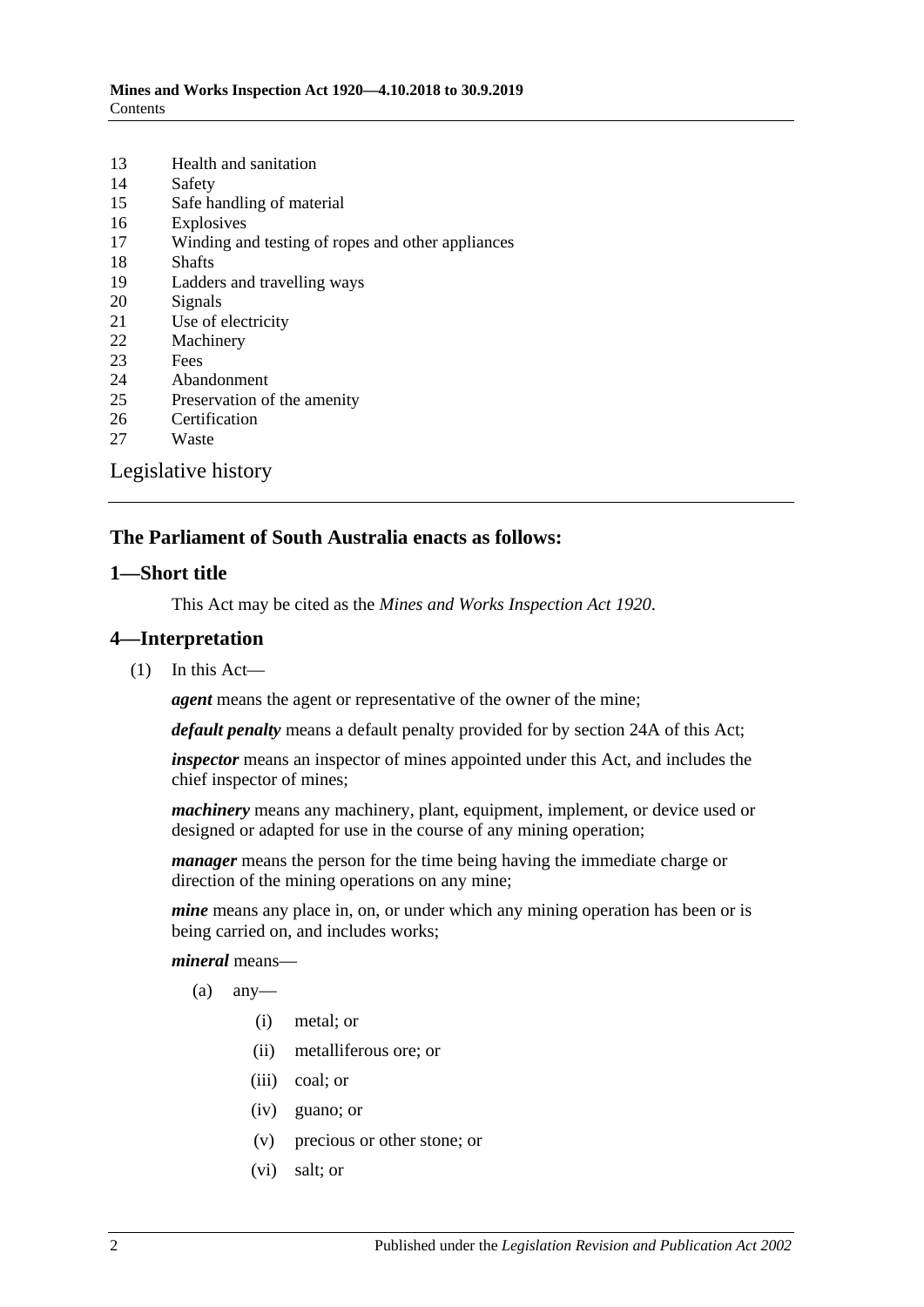- (vii) gypsum; or
- (viii) gravel; or
- (ix) shale; or
- (x) shell; or
- (xi) sand; or
- (xii) clay; or
- (xiii) soil; or
- (xiv) earthy substance,

occurring, whether naturally or otherwise, in, on or under the ground or in the sea or any other waters; or

(b) any substance declared by proclamation under this section to be a mineral;

#### <span id="page-2-0"></span>*mining* or *mining operation* means—

- (a) any operation carried on in the course of searching for or recovering any mineral; or
- (b) any operation carried on at any works; or
- (c) any operation declared by proclamation under this section to be a mining operation,

but does not include any operation declared by proclamation under this section not to be a mining operation;

*owner* means any person who is the immediate proprietor or lessee or occupier of a mine, or any part thereof, and includes a contractor or tributor working therein, but does not include a person who merely receives a royalty, rent, or fine from a mine, or is merely the proprietor of a mine which is subject to any lease, grant, or licence for the working thereof, or is merely the owner of the soil and not interested in the products of the mine;

*works* means—

- $(a)$  any-
	- (i) battery; or
	- (ii) crushing plant; or
	- (iii) ore concentrating works; or
	- (iv) cyanide or chlorination works; or
	- (v) leaching plant; or
	- (vi) smelting or metal refining works; or
	- (vii) pellet plant; or
	- (viii) salt works; or
	- (ix) pre-mix concrete works; or
	- (x) road-base plant,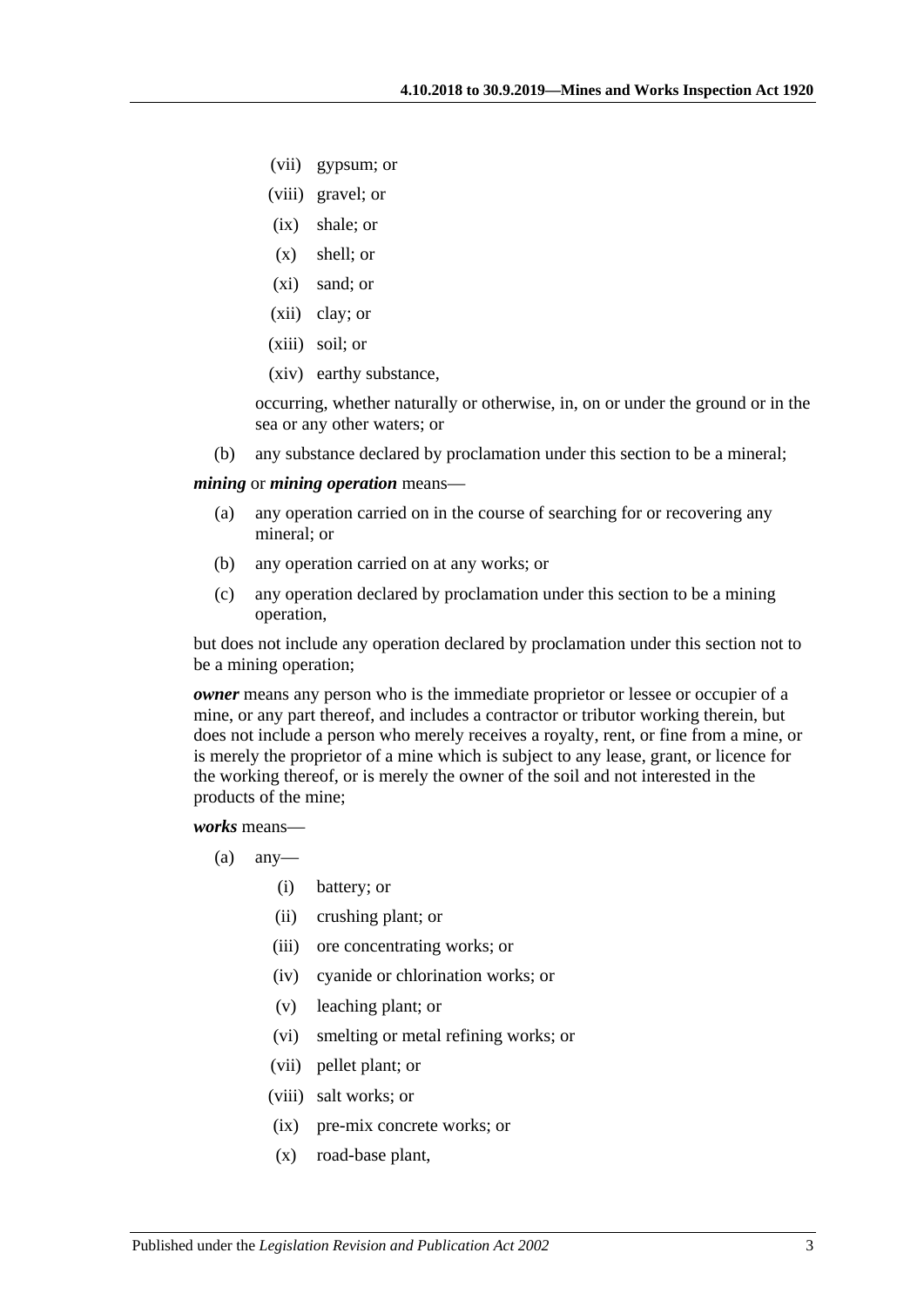that is situated on or adjacent to the place at which a mining operation referred to in [paragraph](#page-2-0) (a) of the definition of *mining operation* in this section is carried on; or

(b) any works declared by regulation to be works,

but does not include any works declared by regulation not to be works.

- (2) The Governor may by proclamation—
	- (a) declare any substance to be a mineral; or
	- (b) declare any operation or class of operations to be or not to be a mining operation or operations;

and may by proclamation from time to time revoke, alter or amend such proclamation.

#### <span id="page-3-0"></span>**5—Application of Act**

This Act shall apply to every mine under whatsoever tenure held and wheresoever situated within the State.

#### <span id="page-3-1"></span>**6—Appointment of inspectors**

The Governor may appoint a chief inspector of mines and such other inspectors of mines as he deems necessary for the purposes of carrying out the provisions of this Act.

#### <span id="page-3-2"></span>**7—Inspection for official purposes**

- (1) Any Public Service employee authorised by the Minister may, with such assistants as the Public Service employee deems necessary, at any reasonable time, enter and inspect any mine for official purposes.
- (3) For the purposes of every such inspection every such person shall have all the powers and authorities conferred on inspectors by this Act.

#### <span id="page-3-3"></span>**8—Disqualification for office of inspector**

- (1) Any person shall be disqualified from being appointed or acting as an inspector who, without the authority of the Minister—
	- (a) practises or acts, either alone or in partnership with any person, as a land agent, mining engineer, manager, viewer, agent, or valuer of mines, or as an arbitrator in any difference or dispute arising between owners, agents, or managers of mines; or
	- (b) is otherwise employed in or about any mine within the State; or
	- (c) knowingly holds, directly or indirectly, any interest in any mine within the State.
- (2) Any person who acts as an inspector whilst disqualified as aforesaid shall be liable to a penalty not exceeding one thousand dollars.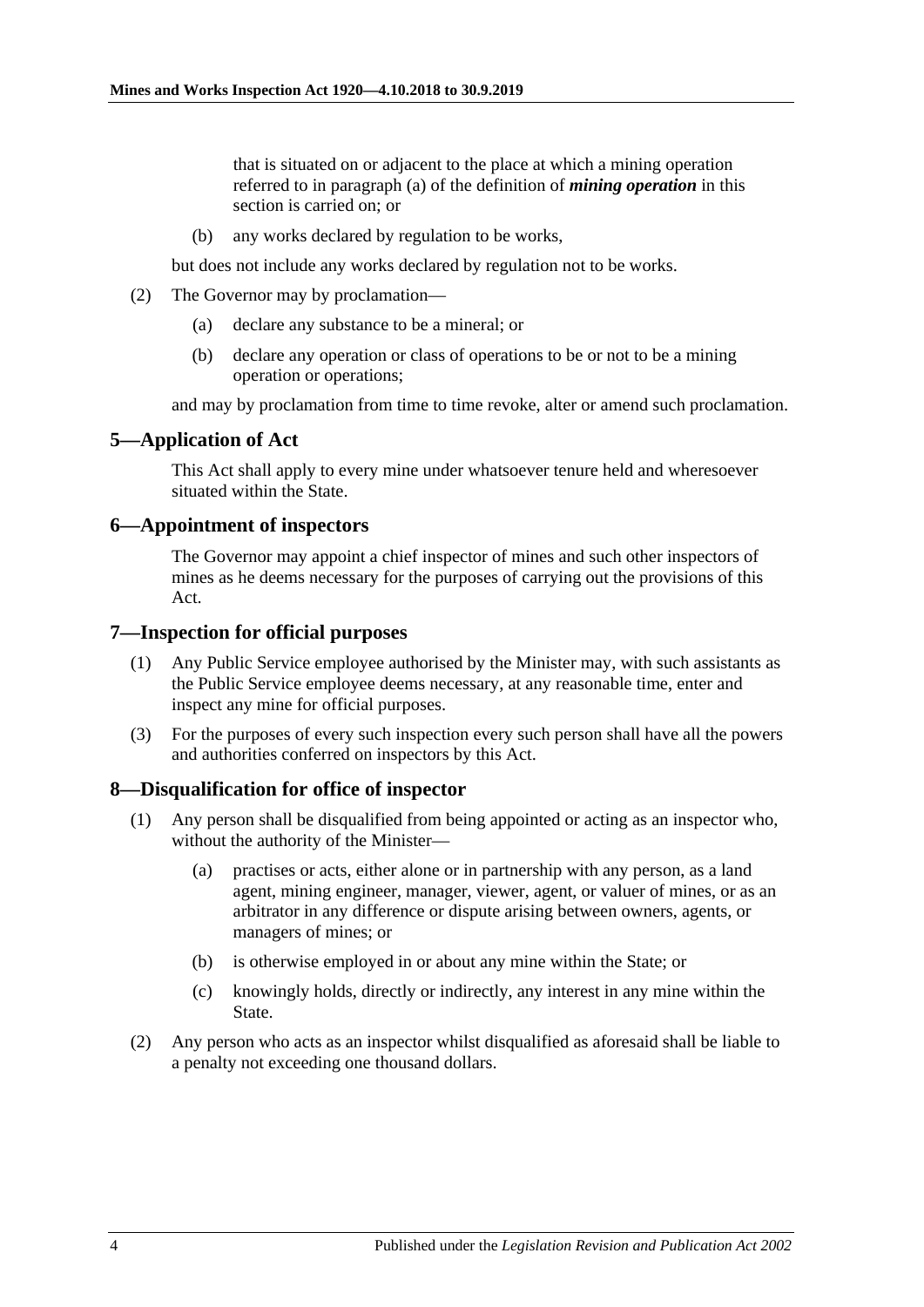#### <span id="page-4-0"></span>**9—Confidentiality**

A person must not divulge any information relating to trade processes or financial information obtained (whether by that person or some other person) in the administration of this Act except—

- (a) as authorised by this Act or a regulation under this Act; or
- (b) with the consent of the person from whom the information was obtained or to whom the information relates; or
- (c) to the Minister, or an officer or employee of the Crown in connection with the administration or enforcement of this Act or a prescribed Act; or
- (d) for the purpose of any legal proceedings arising out of the administration or enforcement of this Act or a prescribed Act.

Maximum penalty: \$10 000.

#### <span id="page-4-1"></span>**10—Powers of inspector on inspection**

- (1) An inspector shall have power to do any or all of the following things, namely:
	- (a) he may, without previous notice, enter, inspect and examine any mine, and every part thereof, at all times by day or night, but so as not unnecessarily to impede or obstruct the working of the mine; and
	- (b) he may make examination or inquiry to ascertain whether in respect of any mine the provisions of this Act are being complied with; and
	- (c) he may examine into and make inquiry respecting—
		- (i) the state and condition of any mine, or any part thereof; and
		- (ii) the state and condition of the machinery in or about any mine; and
		- (iii) the ventilation and the air of the mine; and
		- (iv) any accident in or about any mine causing loss of life or personal injury; and
		- (v) all matters and things connected with or relating to the safety, health, or well-being of the persons employed in or about the mine or any mine contiguous thereto, or of the general public; and
		- (vi) any mining operations which are creating or are likely to create a nuisance, or are damaging or likely to damage property; and
		- (vii) the effect of any mine, mining operation or practice, or operation or practice incidental or ancillary thereto, upon the amenity of any area or place; and
	- (d) he may order to be discontinued in or about any mine—
		- (i) the use of any machinery which he considers unsafe or defective until such machinery is made safe or the defect remedied; and
		- (ii) any practice which he considers liable to affect the safety or health of the persons employed in or about any mine, or of the general public; and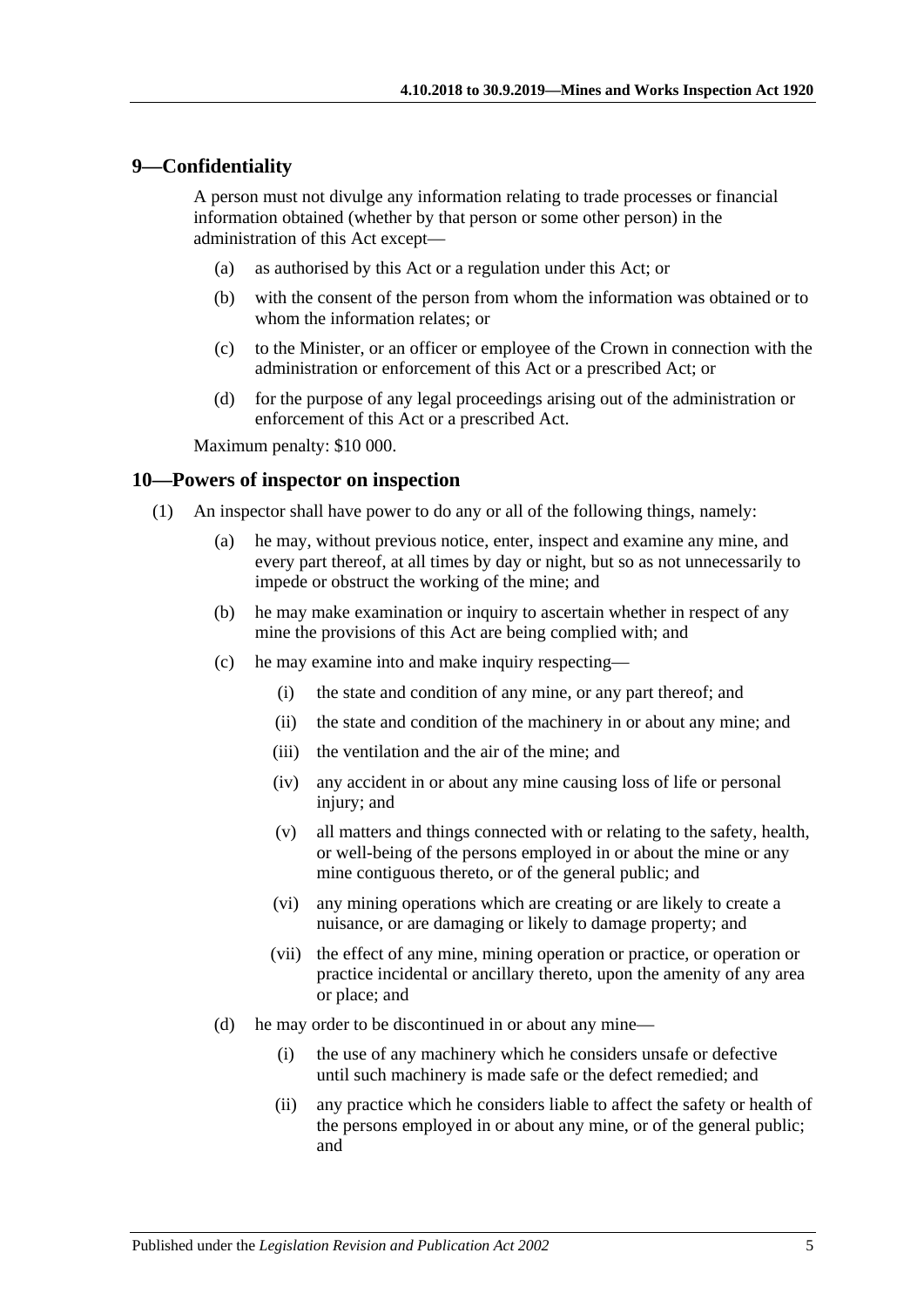- (iii) any mining operations or practices which are likely to create a nuisance or damage property; and
- <span id="page-5-1"></span>(e) he may order the cessation of any mining operation or practice, or any operation or practice incidental or ancillary thereto, that in his opinion, has impaired unduly or is likely to impair unduly the amenity of any area or place and he may give such other directions as he considers necessary or desirable to prevent or reduce undue impairment of the amenity of any area or place; and
- (f) he may order the immediate cessation of work in and the departure of all persons from any mine, or any part thereof, which he considers unsafe, or he may allow persons to continue to work in such mine or part, only on such precautions being taken or such things being done as he considers necessary; and
- (g) he may inspect the storage and use of explosives in or about any mine; and
- (h) he may give such directions as to any practice, or as to the doing of any matter or thing, not provided for by regulations made under this Act, as he considers necessary in the interests of the health and safety of any person or for the purpose of preventing nuisances or damage to property; and
- (i) he may exercise such other powers as are necessary for carrying this Act into effect.
- (2) An order or direction by an inspector under this section shall be sufficiently given—
	- (a) to any owner, agent, or manager of a mine, if given orally or by notice in writing; or
	- (b) to any other person, if given orally or by notice in writing, or if a written notice thereof is posted up in some conspicuous position on the mine, or part thereof, to which the order or direction relates.
- <span id="page-5-0"></span> $(3)$  If—
	- (a) any owner, agent, or manager, or any other person, fails to comply with or acts in contravention of any order or direction given by an inspector under this Act; or
	- (b) any owner, agent, or manager of a mine permits or suffers any person employed in such mine to act in contravention of any order or direction given by an inspector under this Act,

he shall be liable to a penalty not exceeding, for a first offence, two thousand dollars, and for any subsequent offence, four thousand dollars and liable to a default penalty not exceeding two hundred dollars.

(3a) It shall be a defence to any proceeding for an offence under this section (except an offence arising from contravention of, or failure to comply with, an order or direction that is appealable under section 10A of this Act) if it is proved to the satisfaction of the court that such order or direction was not justified by the purpose for which such order or direction was given.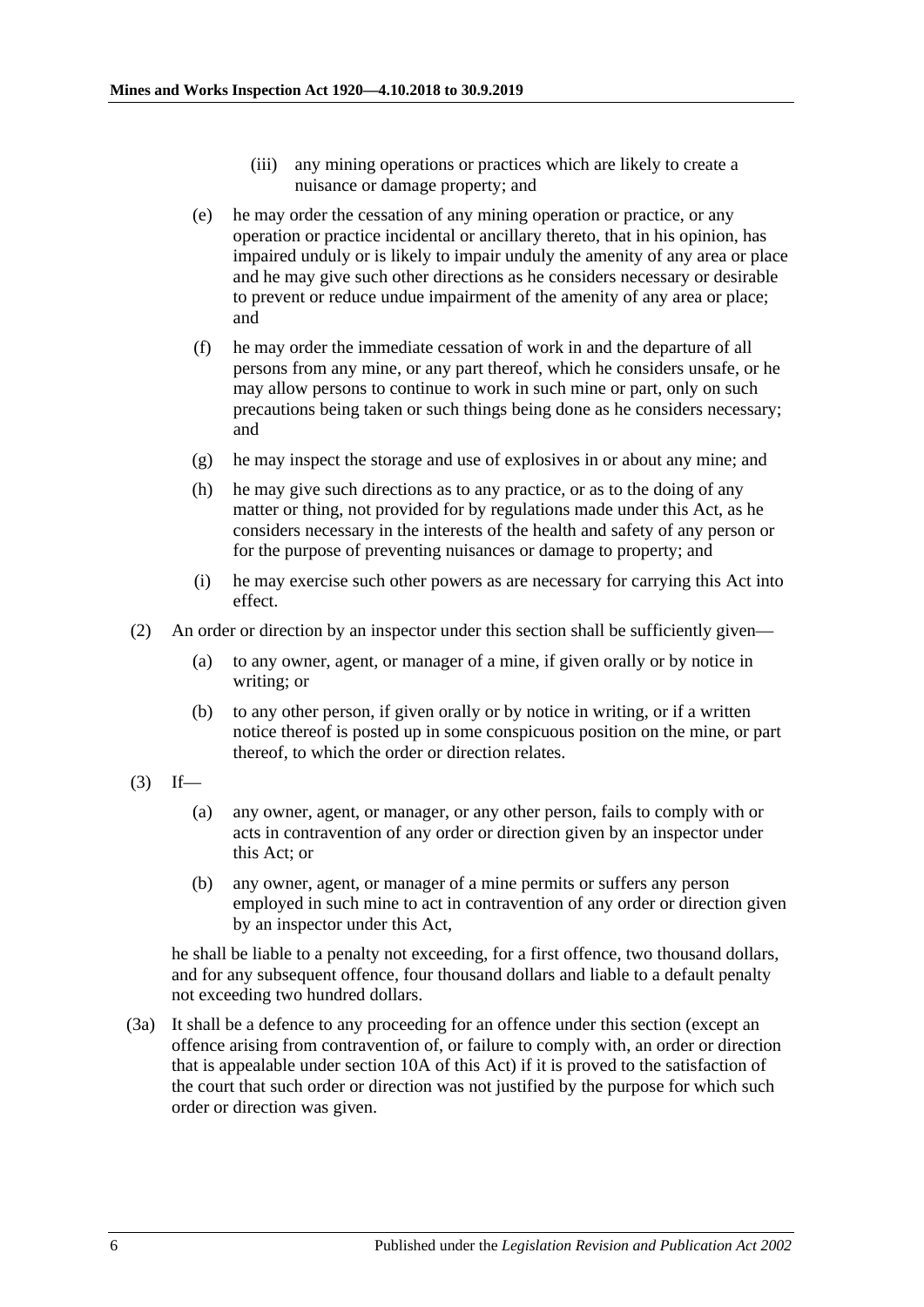- <span id="page-6-2"></span>(4) Where an order or direction is given by an inspector under this section to the owner of a mine to carry out any work and the owner is found guilty of an offence against [subsection](#page-5-0) (3) of this section for failing to comply with the order or direction, the inspector, with the approval of the Minister, may, with such assistants as the inspector considers necessary, enter and cause that work to be carried out.
- <span id="page-6-3"></span>(5) The cost of carrying out the requirements of an order or direction of an inspector under [subsection](#page-6-2) (4) of this section may be recovered from the owner of the mine in a summary manner as a debt due to the Crown.
- (6) A document purporting to be signed by the chief inspector of mines stating the cost referred to in [subsection](#page-6-3) (5) of this section shall, in the absence of proof to the contrary, be accepted as proof of that cost in any proceedings for its recovery.

#### <span id="page-6-0"></span>**11—Reviews—amenity issues**

- (1) A person who is required to comply with an order or direction under section  $10(1)(e)$ may apply to the Tribunal under section 34 of the *[South Australian Civil and](http://www.legislation.sa.gov.au/index.aspx?action=legref&type=act&legtitle=South%20Australian%20Civil%20and%20Administrative%20Tribunal%20Act%202013)  [Administrative Tribunal Act](http://www.legislation.sa.gov.au/index.aspx?action=legref&type=act&legtitle=South%20Australian%20Civil%20and%20Administrative%20Tribunal%20Act%202013) 2013* for a review of the order or direction.
- (2) An application must be made within 1 month of the making of the order or decision.
- (3) For the purposes of proceedings before the Tribunal under this section, the following panels of assessors must be established under section 22 of the *[South Australian Civil](http://www.legislation.sa.gov.au/index.aspx?action=legref&type=act&legtitle=South%20Australian%20Civil%20and%20Administrative%20Tribunal%20Act%202013)  [and Administrative Tribunal Act](http://www.legislation.sa.gov.au/index.aspx?action=legref&type=act&legtitle=South%20Australian%20Civil%20and%20Administrative%20Tribunal%20Act%202013) 2013*:
	- (a) a panel consisting of persons who have experience in the conduct of mining operations;
	- (b) a panel consisting of persons who have experience in assessing the aesthetic effect of mining operations and practices on the environment in which they are carried out.
- (4) In any proceedings under this section, the Tribunal may, if the President of the Tribunal so determines, sit with assessors selected by the President.

#### <span id="page-6-1"></span>**12—Miners' inspectors**

- (1) The miners employed in any mine may appoint two of their number, or any two persons who are practical miners, to inspect the mine, and the persons so appointed shall, on giving notice to the manager, be allowed to inspect every part of the mine and all its machinery.
- (2) If at any time the workings, or any part of the workings, of any mine are considered unsafe by any of the miners working therein, the miners working therein may, in like manner, appoint two of their number, or any two persons who are practical miners, to inspect, such workings, and the persons so appointed shall, on giving notice to the manager, be allowed to inspect such workings.
- (3) Every facility shall be afforded by the owner, agent, or manager for any such inspection, and the manager or one or more officers of the mine may, if the owner, agent, or manager thinks fit, accompany the persons making any such inspection.
- (4) The persons so inspecting shall record and sign a true report of the result of every such inspection in the record book, and, if the report states the existence or apprehended existence of any danger, they shall forthwith cause a true copy of the report to be sent to the chief inspector, and shall notify the manager of such danger.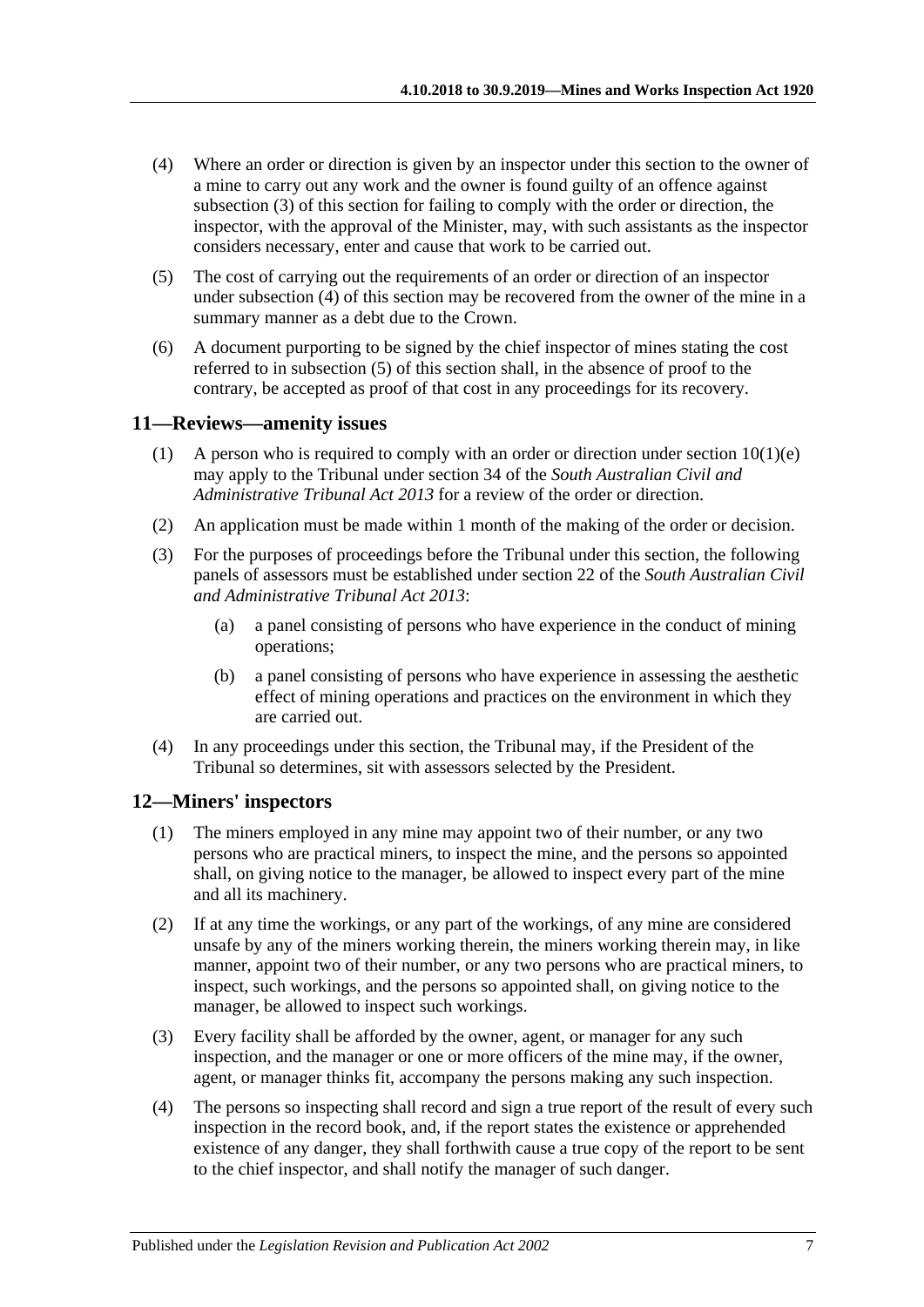- (5) The persons so appointed shall be designated miners' inspectors, and shall, while making any inspection for the purposes of this section, be deemed to be workmen employed by the owner of the mine within the meaning of the *[Workmen's](http://www.legislation.sa.gov.au/index.aspx?action=legref&type=act&legtitle=Workmens%20Compensation%20Act%201971)  [Compensation Act](http://www.legislation.sa.gov.au/index.aspx?action=legref&type=act&legtitle=Workmens%20Compensation%20Act%201971) 1971*.
- (6) The Minister may, at any time, terminate any appointment made under this section if it appear to him for any reason necessary or desirable so to do.

#### <span id="page-7-0"></span>**13—Obstructing or refusing to assist inspector**

(1) A person must not wilfully obstruct, hinder, or interfere with, or use insulting language to, an inspector, or any person having the powers and authorities of an inspector, in the execution of his or her duty.

Maximum penalty: \$1 000.

(2) An owner, agent, or manager of a mine must not refuse or neglect to furnish an inspector, or any person having the powers and authorities of an inspector, with the means necessary for making any entry, inspection, examination, or inquiry under this Act in relation to that mine.

Maximum penalty: \$1 000.

#### <span id="page-7-1"></span>**14—Agreement not to preclude or exempt**

No person shall be precluded or exempted by any contract or agreement from doing such acts as may be necessary to comply with the provisions of this Act, or be liable under any contract or agreement to any penalty or forfeiture for doing such acts.

#### <span id="page-7-2"></span>**15—Special inquiry may be directed**

The Minister may direct an inspector to make a special inquiry and report with respect to any accident in or about a mine causing loss of life or personal injury, and may cause such report to be made public at such time and in such manner as he thinks expedient.

#### <span id="page-7-3"></span>**16—Notices, how given**

All notices and documents required by this Act to be given to or served upon the owner, agent, or manager of any mine, or to or upon any person employed in any mine, may be given or served upon him personally, or may be given or served by post by a registered letter, addressed to his usual or last known address, or to the mine of which he is the owner, agent, or manager or in which he is employed, and the giving or service of such notice by post shall be deemed to have been effected at the time at which the letter would be delivered in the ordinary course of post.

#### <span id="page-7-4"></span>**17—Employment underground of certain persons prohibited**

A person shall not, except with the written consent of the Minister, employ, or suffer or permit to be employed, underground in any mine, any person under the age of eighteen years.

Maximum penalty: \$500.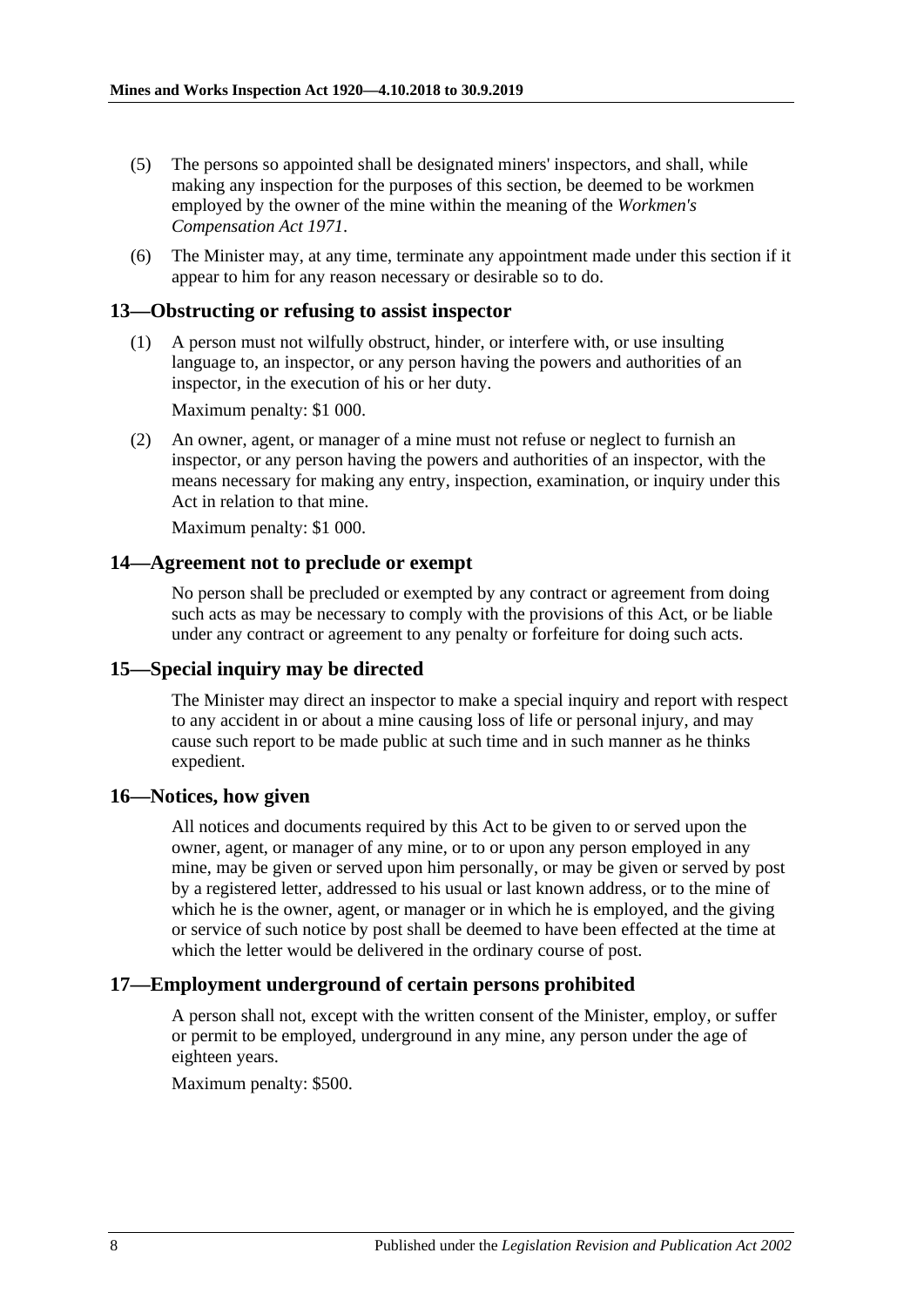#### <span id="page-8-0"></span>**18—Regulations**

- (1) The Governor may make regulations for the purpose of ensuring the safety and health of all persons who are employed in or about any mine and of the general public who may be affected by mining operations, and for the carrying on of all mining with due regard to the health and safety of the general public and for the prevention of nuisances and damage to property caused by mining operations and for preserving the amenity of any area or place from impairment by mining operations and practices, and operations and practices incidental or ancillary thereto, including, though without in any way limiting the general power of making regulations hereby conferred, regulations with respect to all or any of the matters mentioned in the [Schedule.](#page-10-2)
- (2) It may be provided by any such regulation that all or any of the regulations made under this Act shall apply to the whole State or only to any specified part thereof, or to all mines or only to any specified mine or specified class or classes of mines.
- (2a) Regulations made under this Act may incorporate, adopt, apply or make prescriptions by reference to, with or without modification—
	- (a) any code of practice approved by the relevant Minister under Part 14 Division 2 of the *[Work Health and Safety Act](http://www.legislation.sa.gov.au/index.aspx?action=legref&type=act&legtitle=Work%20Health%20and%20Safety%20Act%202012) 2012*;
	- (b) any other document prepared or published by any body or authority as in force at the time that the regulations are made or as in force from time to time.
- (3) The regulations may provide for the imposition of penalties not exceeding in each case one thousand dollars for a breach of any provision of a regulation and in addition the regulations may provide for the imposition of a default penalty for a breach of any provision of a regulation.

#### <span id="page-8-1"></span>**19—Proceedings in respect of offences**

- (1) No proceedings in respect of any offence against this Act shall be taken except by an inspector or by some person authorised by the Minister.
- (2) All proceedings in respect of offences against this Act shall be commenced within six months from the time when the matter of the information or complaint came to the knowledge of the inspector or person taking proceedings but in no case later than twelve months after the commission of the offence.
- (3) All costs incurred by or awarded against any inspector in connection with any such proceedings shall be payable out of moneys from time to time appropriated by Parliament, and the inspector shall not be personally responsible for the same.

#### <span id="page-8-2"></span>**20—Imprisonment for wilful neglect endangering life or limb**

Where any owner, agent, or manager of any mine, or any person employed in or about any mine, is guilty of any offence against this Act which, in the opinion of the court which tries the case, is one which was—

- (a) reasonably calculated to endanger the safety of the persons employed in or about the mine, or to cause serious personal injury to any of such persons, or to cause a dangerous accident; and
- (b) committed wilfully by the personal act, personal default, or personal negligence of the person accused,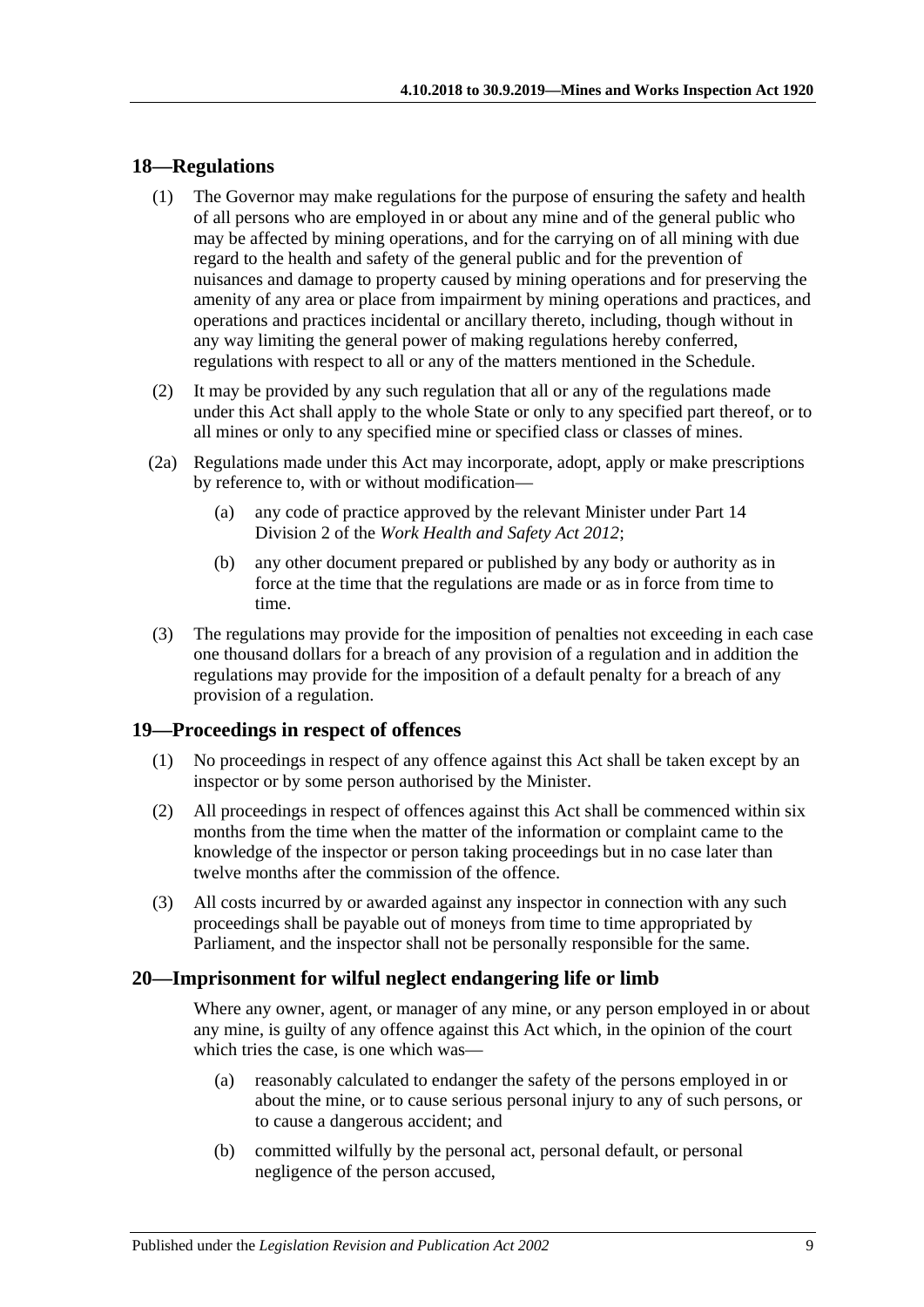the court, if of the opinion that a fine will not meet the circumstances of the case, may, in lieu of imposing a monetary penalty, impose a sentence of imprisonment for any period not exceeding six months.

### <span id="page-9-0"></span>**21—Application of fines**

- (1) Where a fine is imposed under this Act for any offence against this Act which has occasioned loss of life or personal injury, the Minister may direct such fine to be paid to, or distributed in such manner as he thinks fit among, the persons injured and the relatives of any person whose death may have been occasioned by the offence, or among such of them as the Minister thinks fit: Provided that the Minister shall not make any such direction unless he is of opinion that such persons did not occasion, or contribute to occasion, the offence, or did not commit and were not parties to committing the offence.
- (2) The fact of any such payment or distribution as aforesaid shall not in any way affect, or be receivable as evidence in, any legal proceeding relative to, or consequential on, the accident or offence.
- (3) Save as aforesaid, all fines recovered under this Act shall be paid to the Treasurer for the public uses of the State.

#### <span id="page-9-1"></span>**22—General provisions as to proceedings for offences**

In any proceedings in respect of any offence against this Act—

- (a) the onus shall be on the defendant to prove—
	- (i) that any person alleged in the information to be an inspector, or a person authorised to take proceedings in respect of an offence against this Act, is not an inspector or such person; or
	- (ii) that any person alleged in the information to be an owner, agent, or manager of any mine, is not an owner, agent, or manager of the mine in question; or
	- (iii) that any person alleged in the information to be employed in any mine, is not employed in the mine in question;
- (b) the authorisation by the Minister of any person to take proceedings, may be proved by the production of any document to that effect purporting to be signed by the Minister.

#### <span id="page-9-2"></span>**23—Saving of proceedings under other Acts or at common law**

- (1) Nothing in this Act shall prevent any person from being indicted for any act or omission constituting an offence against this Act, or from being liable for any such act or omission under any other Act, or otherwise, to any other or higher penalty or punishment than that provided by this Act: Provided that no person shall be punished twice for the same offence.
- (2) If the court before which a person is charged with an offence under this Act is of opinion that proceedings ought to be taken against such person for such offence under some other Act, or otherwise, such court may adjourn the hearing of the case to enable such proceedings to be taken, and such proceedings may thereupon be taken.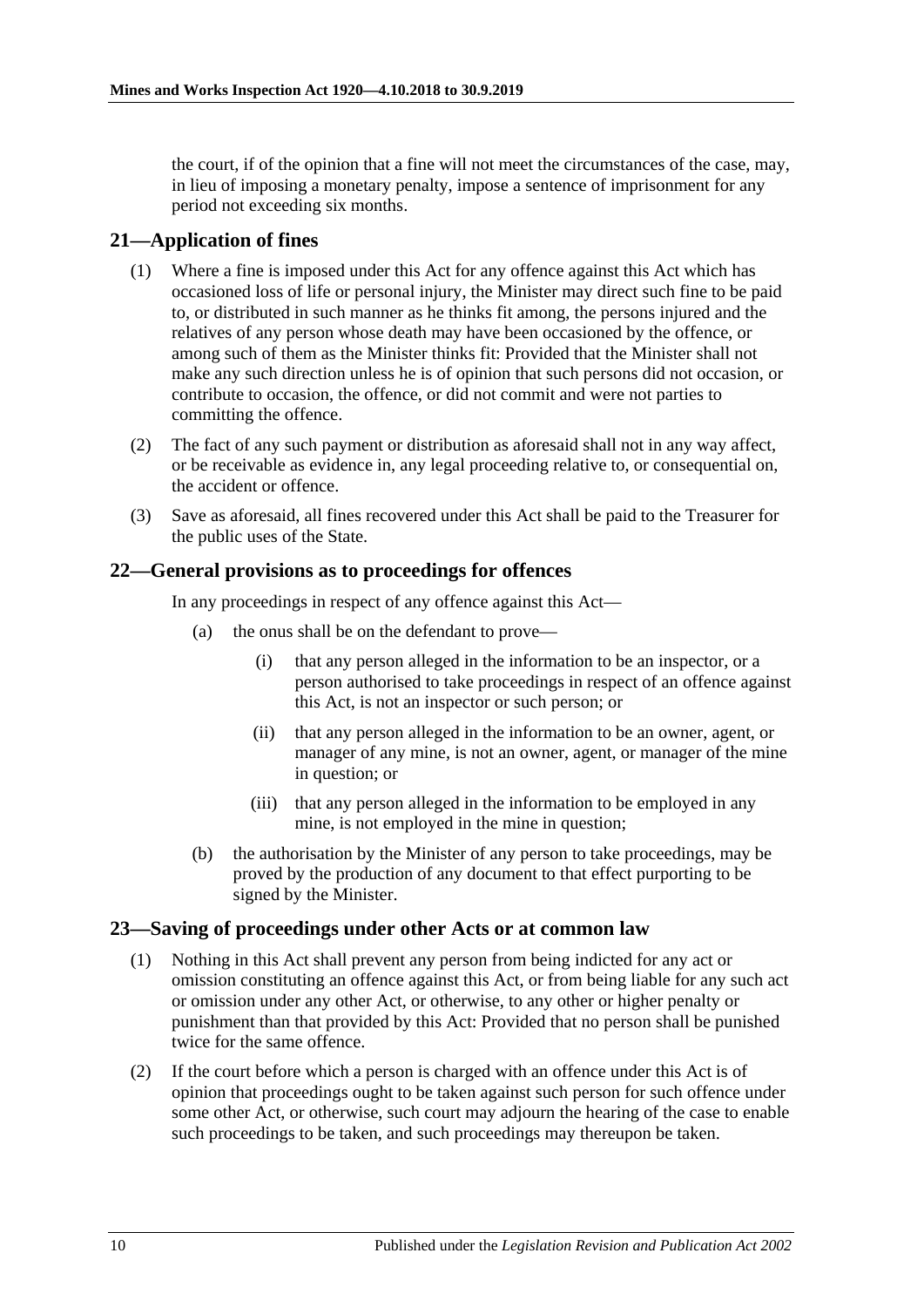### <span id="page-10-8"></span><span id="page-10-0"></span>**24A—Default penalties**

- (1) Where in or at the foot of any provision of this Act there appears the expression *default penalty*, the expression indicates—
	- (a) that a person convicted of an offence against that provision in respect of a continuing act or omission is liable, in addition to the penalty otherwise applicable to that offence, to a penalty for each day during which the act or omission continued of not more than the amount stipulated as the amount of the default penalty, or if no amount is stipulated, of not more than one hundred dollars; and
	- (b) that if the act or omission continues after he is convicted, he shall be guilty of a further offence against that provision and liable, in addition to the penalty otherwise applicable to that further offence, to a penalty for each day during which the act or omission continued after that conviction of not more than the amount stipulated as the amount of the default penalty, or if no amount is stipulated, of not more than one hundred dollars.
- (2) Where an offence against a provision of this Act consists of an omission to do something that is required or directed to be done, the omission shall, for the purposes of [subsection](#page-10-8) (1) of this section, be deemed to continue for so long as the thing required or directed to be done remains undone after the expiration of the period for compliance with the requirement or direction.

#### <span id="page-10-1"></span>**27—Protection of officers**

No action shall be brought against any inspector or other person for or on account of any matter or thing done or committed by him in the execution, or intended execution, of his duty or office under this Act, unless such action is commenced within six months after the cause of action arises.

# <span id="page-10-2"></span>**Schedule—Subject matter of regulations**

#### <span id="page-10-3"></span>**1—Inspectors**

The powers and duties of inspectors.

#### <span id="page-10-4"></span>**2—Inspections**

The inspection of mines and of machinery in or about mines.

#### <span id="page-10-5"></span>**3—Agents**

The appointment by mine owners of agents, and the registration of such appointments with the Minister.

#### <span id="page-10-6"></span>**4—Mine managers**

The appointment by mine owners and agents of mine managers and temporary mine managers, and the registration of such appointments with the Minister.

#### <span id="page-10-7"></span>**5—Responsibilities and duties of owners and persons employed**

The responsibilities and duties of owners and agents, and of mine managers and other persons employed in or about or in connection with mines.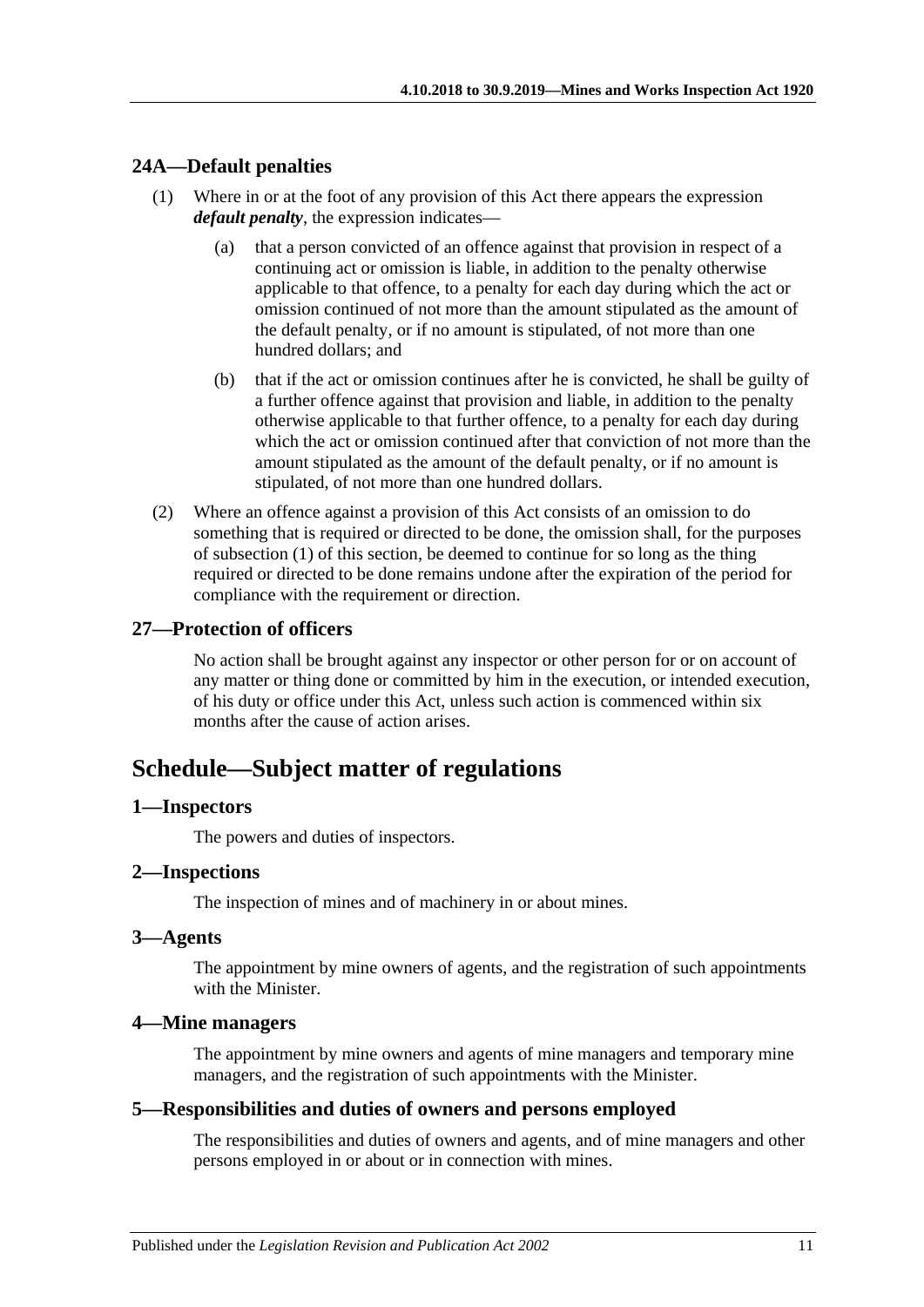### <span id="page-11-0"></span>**6—Plans**

Plans and sections of underground and surface workings of mines, including—

- (a) the keeping of such plans and sections by the owner, agent, or manager of the mine;
- (b) the furnishing from time to time of copies of such plans and sections to the Minister, and the terms on which such copies will be accepted as satisfactory;
- (c) the manner in which surveys of the underground or surface workings for the purposes of such plans and sections shall be effected, and the scale to which such plans and sections shall be drawn.

#### <span id="page-11-1"></span>**7—Discipline, prevention of accidents etc**

The maintenance of order and discipline, and the prevention of accidents.

#### <span id="page-11-2"></span>**8—Accidents**

Accidents in or about mines, including—

- (a) the notification of accidents;
- (b) the steps to be taken on the occurrence of an accident; the supply and maintenance of appliances for use in rescue work, and the formation and training of rescue brigades; the supply and maintenance of ambulance appliances and the training of men in ambulance work;
- (c) the procedure at inquiries into accidents, and the evidence receivable at such inquiries as to any particular matter.

### <span id="page-11-3"></span>**9—Returns**

Returns from mines for statistical purposes.

## <span id="page-11-4"></span>**10—Forms**

The form of records, returns, notices, and other writings and documents to be used for the purposes of this Act.

#### <span id="page-11-5"></span>**11—Ventilation**

The ventilation of mines, including—

- (a) standards of purity, temperature, and humidity of the air; the quantity of air which shall be made to circulate in the mine or the airways; methods by which the air shall be tested as to its adequacy in quantity, purity, temperature, humidity, and efficiency of circulation;
- (b) recording the state of ventilation in all parts of the mine; showing upon the plans the position of all airdoors and ventilating devices and appliances, and the direction of the air currents;
- (c) the conditions under which disused portions of the mine may or shall be shut off from the ventilation system, and when and in what manner they shall be ventilated;
- (d) the conditions under which the use of mechanical appliances to assist ventilation shall be compulsory;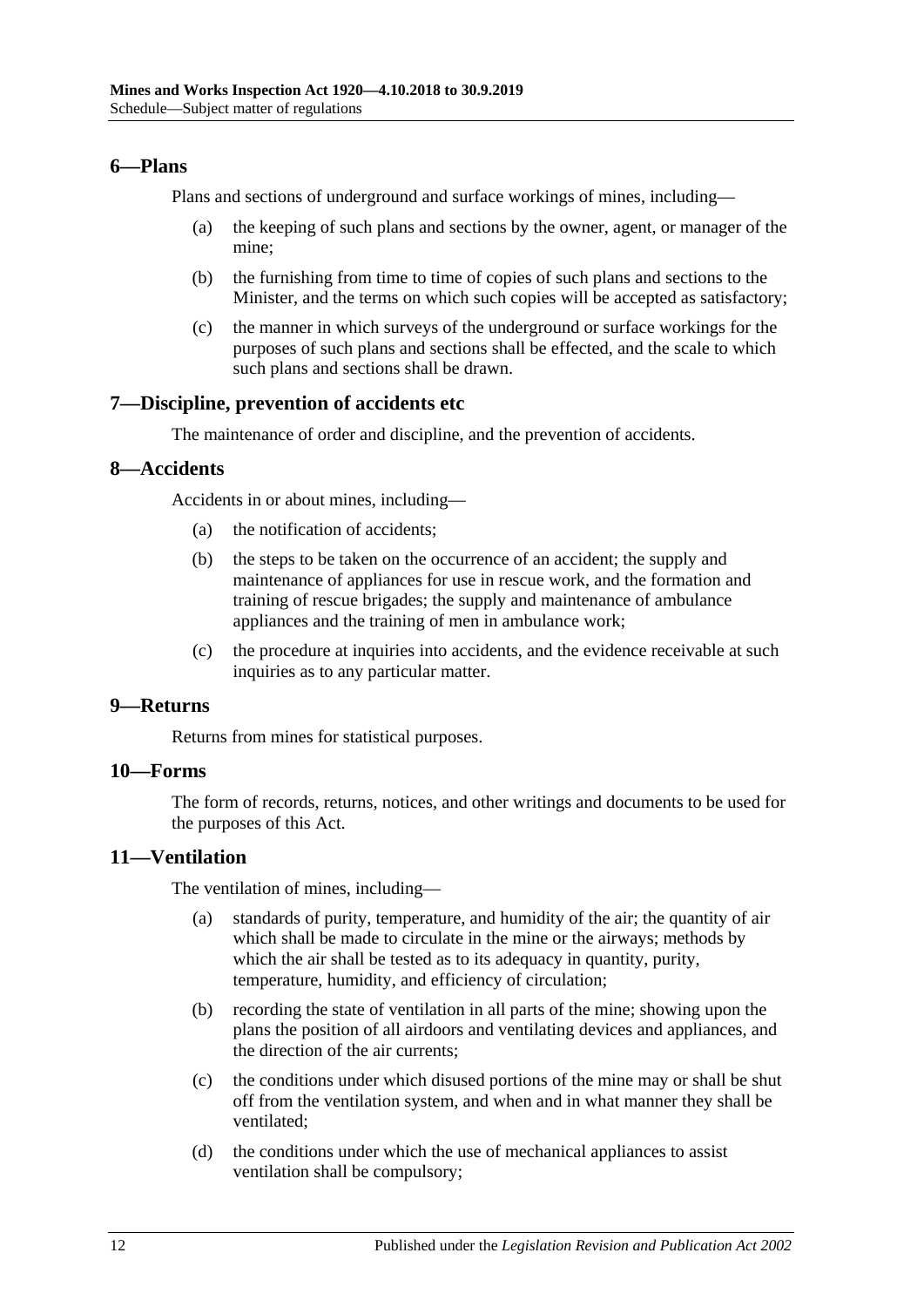- (e) the use of compressed air;
- (f) the conditions under which tailings from cyanide or other chemical or metallurgical processes may be used for the filling of stopes;
- (g) the prevention of the escape of deleterious gases and fumes from any chemical or metallurgical process.

#### <span id="page-12-0"></span>**12—Connections for ventilation purposes**

The connection of workings for ventilation purposes, including—

- (a) the making of other excavations concurrently with shaft sinking;
- (b) the connection of adjoining mines;
- (c) the connection of workings in the same mine;
- (d) any other matter relating to the ventilation of mines.

#### <span id="page-12-1"></span>**13—Health and sanitation**

The protection of health in mines and the sanitary conditions in mines, including—

- (a) the prevention and laying of dust; the prevention of the escape of poisonous or deleterious gases and fumes from any chemical or metallurgical process in use on mines; the use of water sprays, atomisers, and other damping appliances;
- (b) the use of apparatus for collecting, filtering, and preventing the inhalation of dust;
- (c) the prevention of nuisances, and the cleansing and keeping clean of the mine; the construction and position of all sanitary conveniences, and the condition in which they shall be kept;
- (d) the provision and construction of change houses and their accommodation, baths, washing appliances, the destruction of old clothes, and drying of clothes; pure water supply;
- (e) examination and exclusion of persons likely to be infected with infectious or transmissible diseases.

#### <span id="page-12-2"></span>**14—Safety**

The safety of all persons working in or about mines, including the provision of refuges and manholes.

#### <span id="page-12-3"></span>**15—Safe handling of material**

The safe handling of materials.

#### <span id="page-12-4"></span>**16—Explosives**

The storage and use of explosives and highly inflammable substances, including—

- (a) the construction of magazines;
- (b) storage and handling;
- (c) lights and smoking;
- (d) the removal and destruction of fumes by mechanical or artificial means;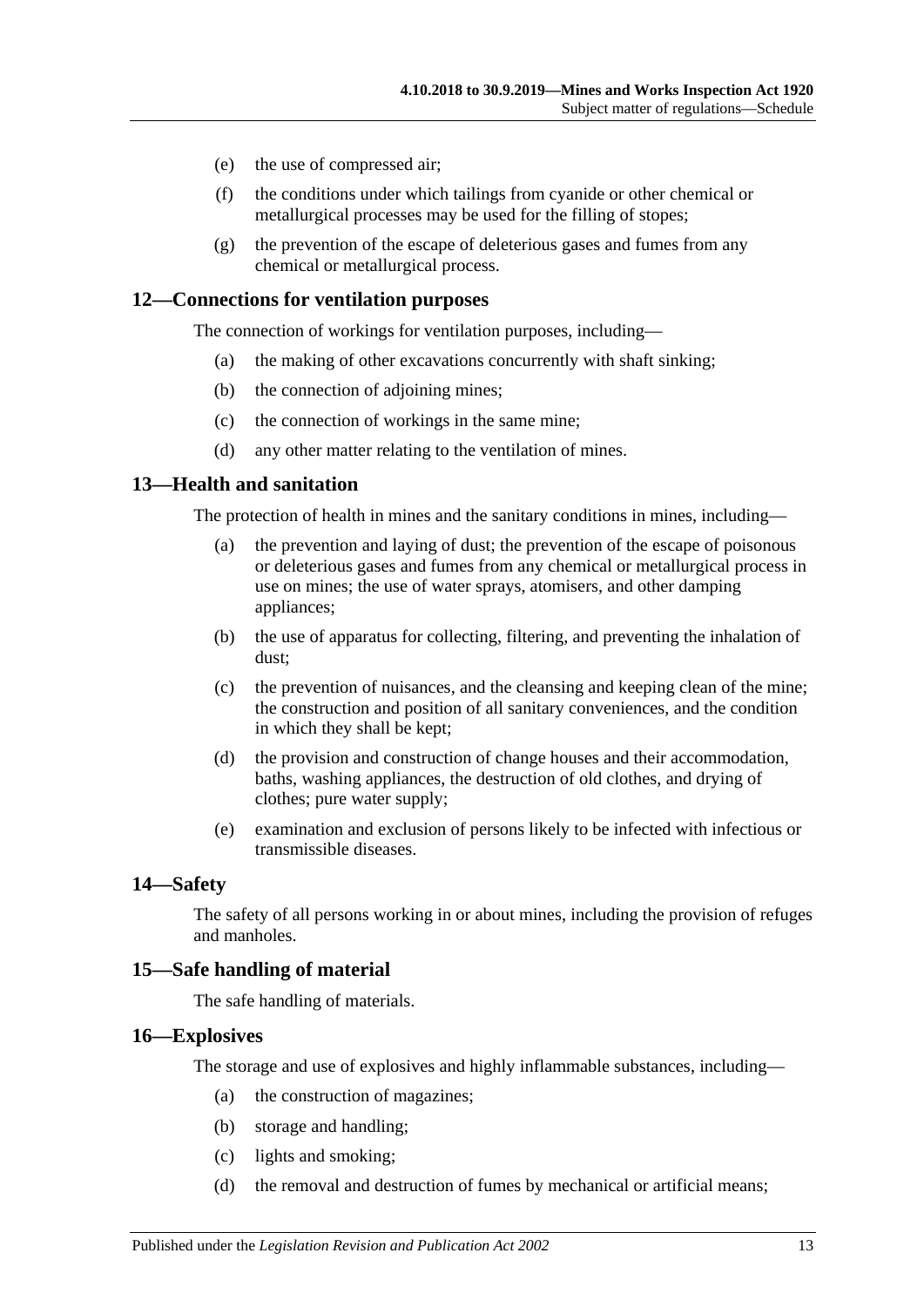- (e) the persons who may charge or fire charges, and the methods and implements that may or may not be employed in doing so;
- (f) charges that have missed fire, and holes which have been charged, or in which a charge has been previously fired or attempted to be fired;
- (g) the time that must elapse before men return to a hole where a charge has been fired, or has missed fire;
- (h) the notification of charges that have missed fire;
- (i) the use of fuse.

#### <span id="page-13-0"></span>**17—Winding and testing of ropes and other appliances**

The winding of persons and materials, including—

- (a) the strength and efficiency of ropes, chains, brakes, and cages, and all winding appliances, gear, and machinery, and the tests, from time to time or otherwise, of such strength and efficiency;
- (b) the maintenance of ropes, chains, brakes, and cages, and all winding appliances, gear, and machinery;
- (c) the persons who may have charge of winding machinery and their periodical medical examination.

#### <span id="page-13-1"></span>**18—Shafts**

The fencing, lining, dividing, and otherwise securing of shafts and other openings.

#### <span id="page-13-2"></span>**19—Ladders and travelling ways**

Ladders and travelling ways.

#### <span id="page-13-3"></span>**20—Signals**

Signals.

#### <span id="page-13-4"></span>**21—Use of electricity**

The use of electricity and electrical machinery, and the rules and precautions to be observed.

#### <span id="page-13-5"></span>**22—Machinery**

Machinery, including—

- (a) the persons who may work or have charge of machinery;
- (b) the maintenance and safeguarding of machinery;
- (c) the fitting, cleaning, working, and testing of machinery, whether in accordance with any Act or otherwise.

#### <span id="page-13-6"></span>**23—Fees**

The fees payable in respect of—

- (a) witnesses' expenses and the remuneration of persons holding inquiries:
- (b) the testing of ropes, chains, brakes, cages, and other winding appliances, gear, and machinery: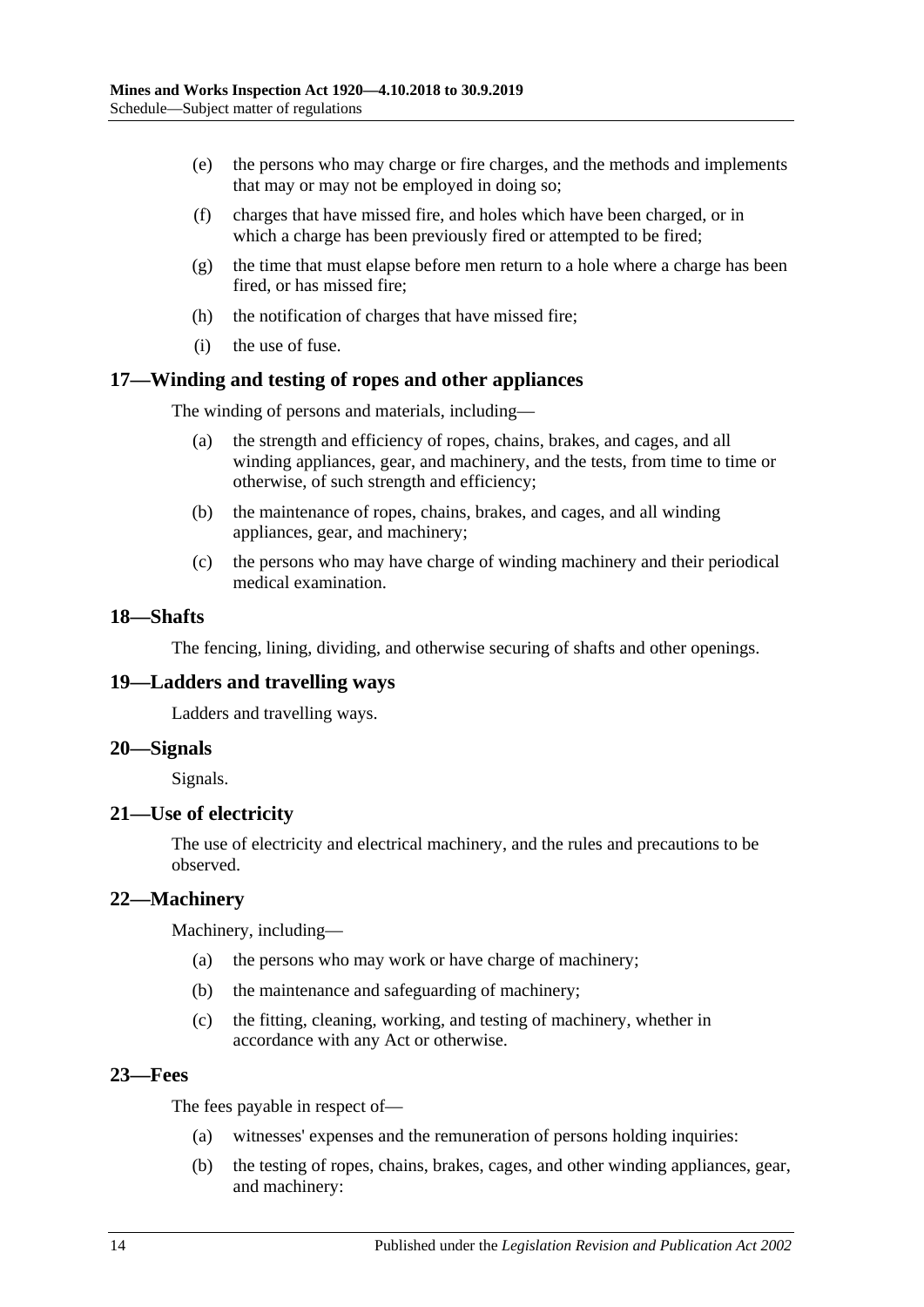(c) any other service rendered by any person under this Act.

#### <span id="page-14-0"></span>**24—Abandonment**

Abandonment of mines, including the protection of abandoned mines.

#### <span id="page-14-1"></span>**25—Preservation of the amenity**

The preservation of the amenity of any area or place from impairment by mining operations or practices, or any operations or practices incidental or ancillary thereto, and without limiting the generality of the foregoing, the regulations made under this paragraph may—

- (a) regulate, restrict or prohibit any such operations that interfere with the surface of any land; and
- (b) regulate the position in which any excavations or other mining operations may be made or conducted; and
- (c) regulate the treatment and disposal of overburden and waste products; and
- (d) regulate, restrict or prohibit the treatment or disposal of overburden or waste products in prescribed areas or places, or in areas or places of a prescribed kind; and
- (e) require that any plant or mining operations be screened from view in a prescribed manner; and
- (f) require the restoration of the surface of the land in a prescribed manner; and
- (g) regulate the positioning, installation and removal of mining equipment and buildings used in connection with mining operations.

#### <span id="page-14-2"></span>**26—Certification**

The medical certification of employees and the certification of persons in charge of certain declared types of machinery.

#### <span id="page-14-3"></span>**27—Waste**

The disposal or overburden or other waste from mining operations.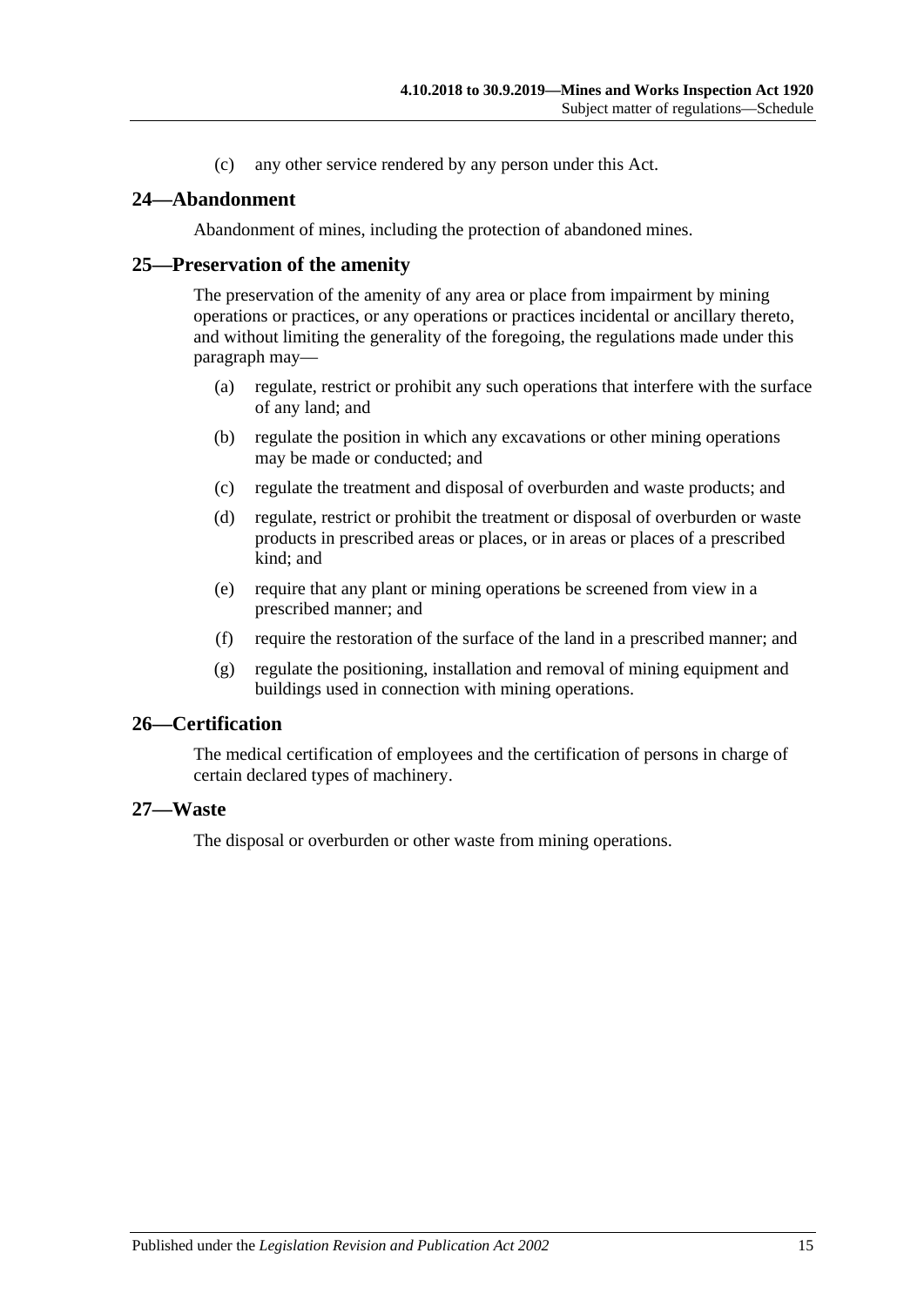# <span id="page-15-0"></span>**Legislative history**

### **Notes**

- Amendments of this version that are uncommenced are not incorporated into the text.
- Please note—References in the legislation to other legislation or instruments or to titles of bodies or offices are not automatically updated as part of the program for the revision and publication of legislation and therefore may be obsolete.
- Earlier versions of this Act (historical versions) are listed at the end of the legislative history.
- For further information relating to the Act and subordinate legislation made under the Act see the Index of South Australian Statutes or www.legislation.sa.gov.au.

# **Legislation repealed by principal Act**

The *Mines and Works Inspection Act 1920* repealed the following:

*The Mining Act Amendment Act 1904 Mining Act Further Amendment Act 1919*

# **Legislation amended by principal Act**

The *Mines and Works Inspection Act 1920* amended the following:

*The Mining Act 1893*

# **Principal Act and amendments**

New entries appear in bold.

| Year | N <sub>0</sub> | Title                                                                         | Assent     | Commencement                       |
|------|----------------|-------------------------------------------------------------------------------|------------|------------------------------------|
| 1920 | 1444           | Mines and Works Inspection<br>Act 1920                                        | 9.12.1920  | 20.1.1921 (Gazette 20.1.1921 p106) |
| 1935 | 2246           | <b>Statute Law Revision Act 1935</b>                                          | 19.12.1935 | Sch $2$ -19.12.1935                |
| 1955 | 25             | Mines and Works Inspection Act<br>Amendment Act 1955                          | 1.12.1955  | 1.12.1955                          |
| 1962 | 21             | Mines and Works Inspection Act<br>Amendment Act 1962                          | 25.10.1962 | 25.10.1962                         |
| 1964 | 31             | Mines and Works Inspection Act<br>Amendment Act 1964 as amended by<br>39/1965 | 22.10.1964 | 22.10.1964                         |
| 1965 | 39             | <i>Statute Law Revision Act 1965</i>                                          | 9.12.1965  | 9.12.1965                          |
| 1966 | 55             | Mines and Works Inspection Act<br>Amendment Act 1966                          | 10.11.1966 | 10.11.1966                         |
| 1970 | 69             | Mines and Works Inspection Act<br>Amendment Act 1970                          | 17.12.1970 | 17.12.1970                         |
| 1974 | 42             | <i>Statute Law Revision Act 1974</i>                                          | 11.4.1974  | 11.4.1974                          |
| 1978 | 66             | Mines and Works Inspection Act<br>Amendment Act 1978                          | 12.10.1978 | 18.1.1979 (Gazette 18.1.1979 p95)  |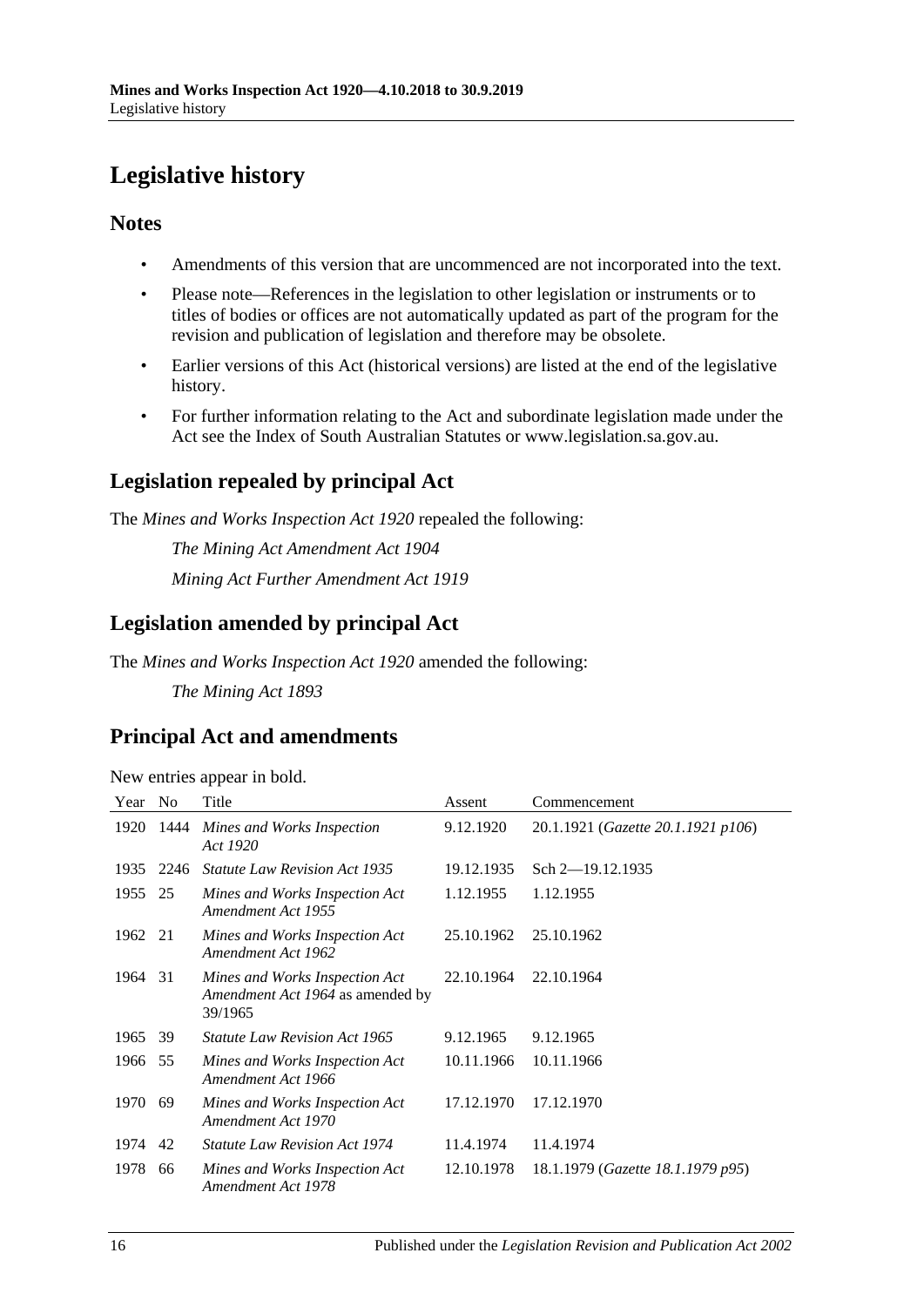| 1986 | 125 | Occupational Health, Safety and<br>Welfare Act 1986                               | 24.12.1986 | Sch 3 (Pt 2)-30.11.1987 (Gazette<br>8.10.1987 p1068)                  |
|------|-----|-----------------------------------------------------------------------------------|------------|-----------------------------------------------------------------------|
| 2003 | 39  | Statutes Amendment (Mining)<br>Act 2003                                           | 9.10.2003  | Pt 2 (s 4)–30.10.2003 ( <i>Gazette</i><br>23.10.2003 p3879)           |
| 2003 | 44  | <i>Statute Law Revision Act 2003</i>                                              | 23.10.2003 | Sch 1-24.11.2003 (Gazette 13.11.2003)<br><i>p4048</i> )               |
| 2006 | 17  | <b>Statutes Amendment (New Rules of</b><br>Civil Procedure) Act 2006              | 6.7.2006   | Pt 51 (s $166$ )—4.9.2006 ( <i>Gazette</i> )<br>$17.8.2006$ $p2831$ ) |
| 2009 | 84  | <b>Statutes Amendment (Public Sector</b><br>Consequential Amendments) Act<br>2009 | 10.12.2009 | Pt 91 (ss 211 & 212)-1.2.2010<br>(Gazette 28.1.2010 p320)             |
| 2012 | 40  | Work Health and Safety Act 2012                                                   | 15.11.2012 | Sch 6 (cl 6)— $1.1.2013$ : s 2                                        |
| 2017 | 51  | <b>Statutes Amendment (SACAT No 2)</b><br>Act 2017                                | 28.11.2017 | Pt 30 (ss 180 to 182)—4.10.2018<br>(Gazette 28.6.2018 p2618)          |
| 2019 | 14  | Statutes Amendment (SACAT)<br>Act 2019                                            | 11.7.2019  | Pt 17 (ss $113 \& 114$ )-1.10.2019<br>(Gazette 29.8.2019 p3138)       |

# **Provisions amended since 3 February 1976**

• Legislative history prior to 3 February 1976 appears in marginal notes and footnotes included in the consolidation of this Act contained in Volume 7 of The Public General Acts of South Australia 1837-1975 at page 312.

New entries appear in bold.

Entries that relate to provisions that have been deleted appear in italics.

| Provision                     | How varied                                     | Commencement |  |
|-------------------------------|------------------------------------------------|--------------|--|
| $ss$ 2 and 3                  | deleted by $44/2003$ s $3(1)$ (Sch 1)          | 24.11.2003   |  |
| s <sub>4</sub>                |                                                |              |  |
| s(4(1))                       | s 4 redesignated as $s$ 4(1) by 66/1978 s 3(e) | 18.1.1979    |  |
| default penalty               | inserted by $66/1978$ s $3(a)$                 | 18.1.1979    |  |
| machinery                     | substituted by $66/1978$ s 3(b)                | 18.1.1979    |  |
| mineral                       | inserted by $66/1978$ s $3(c)$                 | 18.1.1979    |  |
| mining or to mine             | deleted by $66/1978$ s $3(c)$                  | 18.1.1979    |  |
| mining or mining<br>operation | inserted by $66/1978$ s $3(c)$                 | 18.1.1979    |  |
| the appeal board              | deleted by 51/2017 s 180                       | 4.10.2018    |  |
| works                         | substituted by $66/1978$ s 3(d)                | 18.1.1979    |  |
| s(4(2)                        | inserted by $66/1978$ s $3(e)$                 | 18.1.1979    |  |
| s 5A                          | deleted by $66/1978$ s 4                       | 18.1.1979    |  |
| s <sub>7</sub>                |                                                |              |  |
| s(7(1))                       | substituted by 66/1978 s 5                     | 18.1.1979    |  |
|                               | amended by 84/2009 s 211                       | 1.2.2010     |  |
| $s \, 7(2)$                   | deleted by 66/1978 s 5                         | 18.1.1979    |  |
| $\sqrt{s}$ 8                  |                                                |              |  |
| s(1)                          | amended by $66/1978$ s $6(a)$                  | 18.1.1979    |  |
| s(2)                          | amended by $66/1978$ s $6(b)$                  | 18.1.1979    |  |
|                               |                                                |              |  |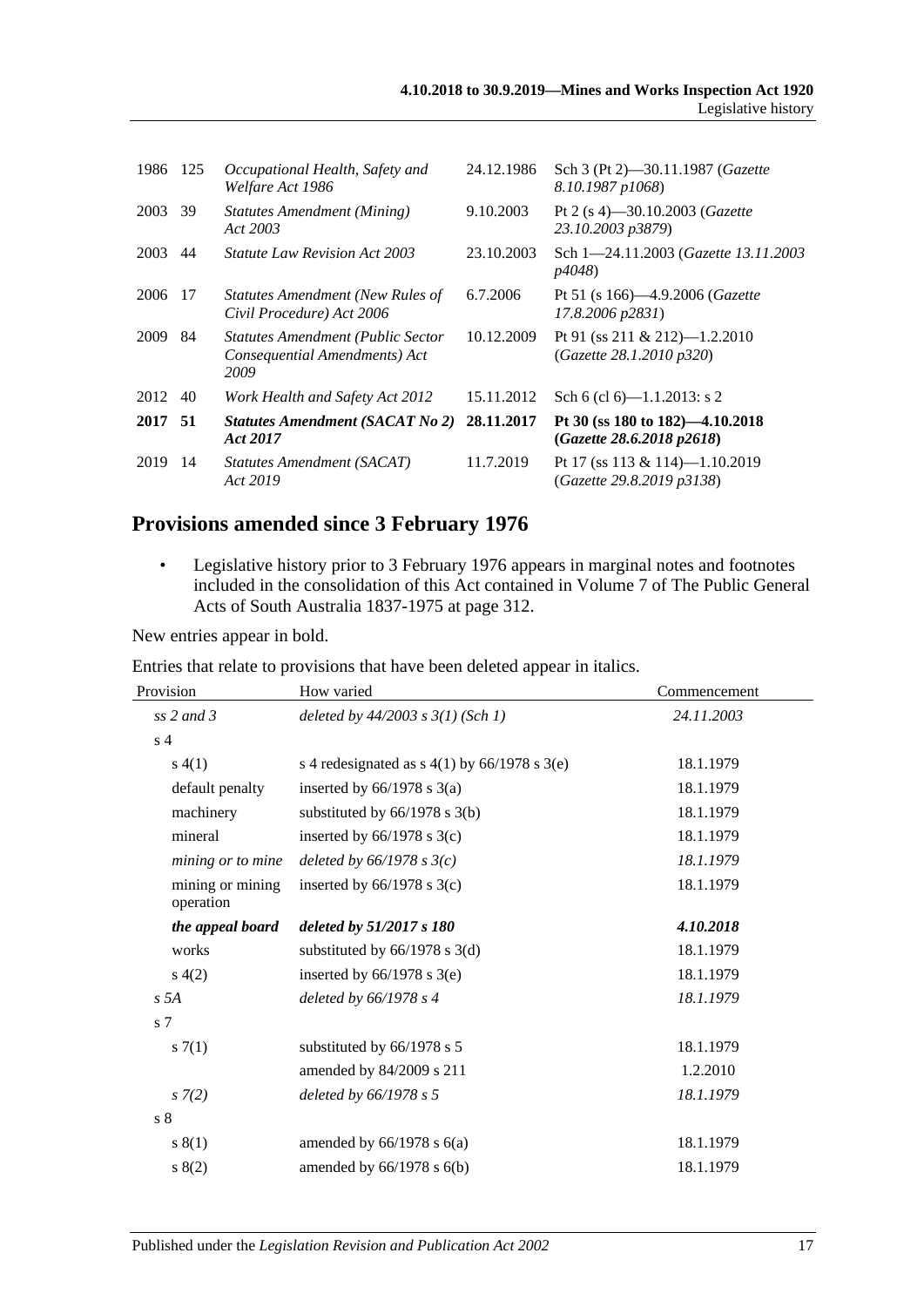| s 9                                  | amended by 66/1978 s 7                                                          | 18.1.1979  |
|--------------------------------------|---------------------------------------------------------------------------------|------------|
|                                      | amended by 125/1986 s 71(2) (Sch 3 Pt 2)                                        | 30.11.1987 |
|                                      | substituted by 39/2003 s 4                                                      | 30.10.2003 |
| s 10                                 |                                                                                 |            |
| 10(1)                                | amended by $66/1978$ s $8(a)$                                                   | 18.1.1979  |
|                                      | amended by 44/2003 s 3(1) (Sch 1)                                               | 24.11.2003 |
| 10(3)                                | amended by $66/1978$ s $8(b)$                                                   | 18.1.1979  |
| s 10(3a)                             | s $10(3)$ second sentence designated as s $10(3a)$<br>by 44/2003 s 3(1) (Sch 1) | 24.11.2003 |
| s $10(4)$ —(6)                       | inserted by $66/1978$ s $8(c)$                                                  | 18.1.1979  |
| $ss10A-10C$                          | deleted by 51/2017 s 181                                                        | 4.10.2018  |
| s 10B before deletion<br>by 51/2017  |                                                                                 |            |
| $s$ $10B(4)$                         | substituted by $84/2009$ s $212(1)$                                             | 1.2.2010   |
| $s$ 10B(7)                           | substituted by $84/2009$ s $212(2)$                                             | 1.2.2010   |
| $s$ $10B(8)$                         | deleted by 84/2009 s 212(2)                                                     | 1.2.2010   |
| s 11 before inserted<br>by 51/2017   | deleted by 66/1978 s 9                                                          | 18.1.1979  |
| s 11                                 | inserted by 51/2017 s 181                                                       | 4.10.2018  |
| s 12                                 |                                                                                 |            |
| s 12(1)                              | amended by $66/1978$ s $10(a)$                                                  | 18.1.1979  |
| 12(2)                                | amended by 66/1978 s 10(b)                                                      | 18.1.1979  |
| s 13                                 | amended by 66/1978 s 11                                                         | 18.1.1979  |
|                                      | substituted by $44/2003$ s 3(1) (Sch 1)                                         | 24.11.2003 |
| s 17                                 | substituted by 66/1978 s 12                                                     | 18.1.1979  |
| s 18                                 |                                                                                 |            |
| s 18(1)                              | amended by 44/2003 s 3(1) (Sch 1)                                               | 24.11.2003 |
| s 18(2a)                             | inserted by 125/1986 s 71(2) (Sch 3 Pt 2)                                       | 30.11.1987 |
|                                      | amended by 40/2012 Sch 6 cl 6                                                   | 1.1.2013   |
| $s\ 18(3)$                           | substituted by $66/1978$ s $13(a)$                                              | 18.1.1979  |
| $s \, 18(4)$                         | deleted by $66/1978$ s $13(b)$                                                  | 18.1.1979  |
| s 22                                 | amended by 44/2003 s 3(1) (Sch 1)                                               | 24.11.2003 |
| s24                                  | deleted by $44/2003$ s $3(1)$ (Sch 1)                                           | 24.11.2003 |
| s 24A                                | inserted by 66/1978 s 14                                                        | 18.1.1979  |
| ss 25 and 26                         | deleted by 17/2006 s 166                                                        | 4.9.2006   |
| Sch 1                                | deleted by $44/2003$ s $3(1)$ (Sch 1)                                           | 24.11.2003 |
| Sch                                  | Sch 2 redesignated as Sch by $44/2003$ s 3(1)<br>(Sch 1)                        | 24.11.2003 |
| cll 6, 8, $11-13$ , 16,<br>17 and 22 | amended by 44/2003 s 3(1) (Sch 1)                                               | 24.11.2003 |
| cll 26 and 27                        | inserted by 66/1978 s 15                                                        | 18.1.1979  |
| Sch 3                                | deleted by 66/1978 s 16                                                         | 18.1.1979  |